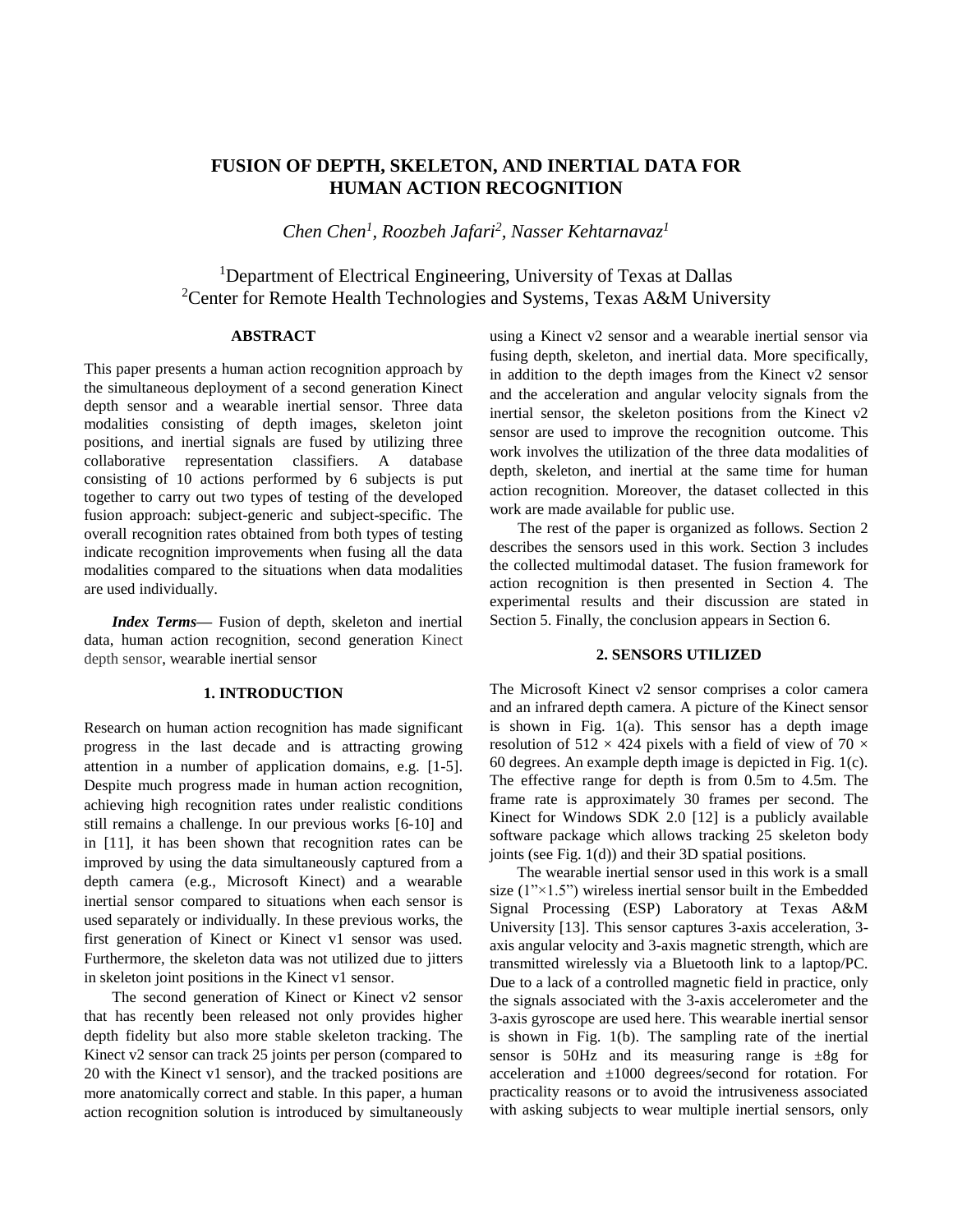one inertial sensor is utilized in this work bearing in mind that it is possible to utilize multiple inertial sensors if intrusiveness of wearing multiple sensors is not of concern. It is worth mentioning that both types of sensors, namely depth and inertial, are widely available commercially and are capable of generating 3D data of human actions.



**Fig. 1**. (a) Microsoft Kinect v2 sensor. (b) Wearable inertial sensor. (c) An example depth image with the mapped 2D skeleton. (d) An example 3D skeleton with 25 tracked skeleton joints.

# **3. DATASET COLLECTION**

Since there is no publicly available dataset that contains data from a Kinect v2 sensor and a wearable inertial sensor, the first task in this work involved collecting a multimodal dataset using the simultaneous utilization of these sensors. The actions considered correspond to the 10 similar actions in the Microsoft Research (MSR) Action3D dataset [14]. These actions are listed in Table 1. Note that the similarity of these actions makes the recognition task more challenging. Six subjects (3 female and 3 male subjects) were asked to perform these 10 actions. Each subject repeated an action 5 times, which resulted in a total of 300 action samples. The collected dataset incorporate intra-class variations due to different subject heights and subjects performing the same action differently.

During the data collection, subjects were standing in front of the Kinect v2 sensor with the wearable sensor worn on their right wrists noting that the 10 actions considered were hand type of movements. The experimental setup used for the data collection is illustrated in Fig. 2.

Three data modalities of depth images, skeleton joint positions, and inertial sensor signals (3-axis acceleration and angular velocity signals) were recorded in two channels or threads. One channel was used for capturing of depth images and skeleton positions, and one channel for the simultaneous capturing of inertial sensor signals. Each action sample was generated in one recording. The background of the depth images was removed during recording using the body tracking functionality provided in the Kinect SDK 2.0.

As reported in [7], for data synchronization, a time stamp for each action sample was utilized. Since the frame rate of the Kinect sensor and the sampling rate of the wearable inertial sensor were different, the start and end of an action were synchronized by using the time stamps of the depth images to serve as references.

**Table 1**. 10 actions used in the experiments.

| 1. Right hand high wave  | 6. Right hand draw circle     |  |  |
|--------------------------|-------------------------------|--|--|
| 2. Right hand catch      | 7. Right hand horizontal wave |  |  |
| 3. Right hand high throw | 8. Right hand forward punch   |  |  |
| 4. Right hand draw X     | 9. Right hand hammer          |  |  |
| 5. Right hand draw tick  | 10. Hand clap (two hands)     |  |  |
| senso                    | <b>Kinect v2 sensor</b>       |  |  |

**Fig. 2**. Experimental setup for the dataset collection.

The dataset collected is made available for public use and can be downloaded from the link: http://www.utdallas.edu/~kehtar/UTD-MHAD.html.

### **4. ACTION RECOGNITION VIA SENSOR FUSION**

# **4.1. Feature extraction**

To extract features from depth images, depth motion maps (DMMs) discussed in [15] are used due to their computational efficiency. Each 3D depth image in a depth sequence is first projected onto three orthogonal Cartesian planes to generate three 2D projected maps corresponding to front, side, and top views, denoted by  $map_f$ ,  $map_s$ , and  $map<sub>t</sub>$ , respectively. For a depth sequence with N frames, the DMMs are obtained as follows:

$$
DMM_{\{f,s,t\}} = \sum_{i=1}^{N-1} \left| map_{\{f,s,t\}}^{i+1} - map_{\{f,s,t\}}^{i} \right|, \qquad (1)
$$

where  $i$  represents frame index. A bounding box is considered to extract the foreground (non-zero region) in each DMM. Since foreground DMMs of different video sequences may have different sizes, a bicubic interpolation is applied to resize all such DMMs to a fixed size and thus to reduce the intra-class variability.

For the skeleton feature extraction, the method described in [16] is used due to its low computational complexity. Each skeleton sequence is partitioned into *K* temporal windows. Four statistical features of *mean*, *variance*, *standard deviation*, and *root mean square* are computed for the skeleton joint positions along three axes per temporal window. Since the 10 actions in our dataset involve hand type movements, only the position data from the upper body joints are used. More specifically, these 13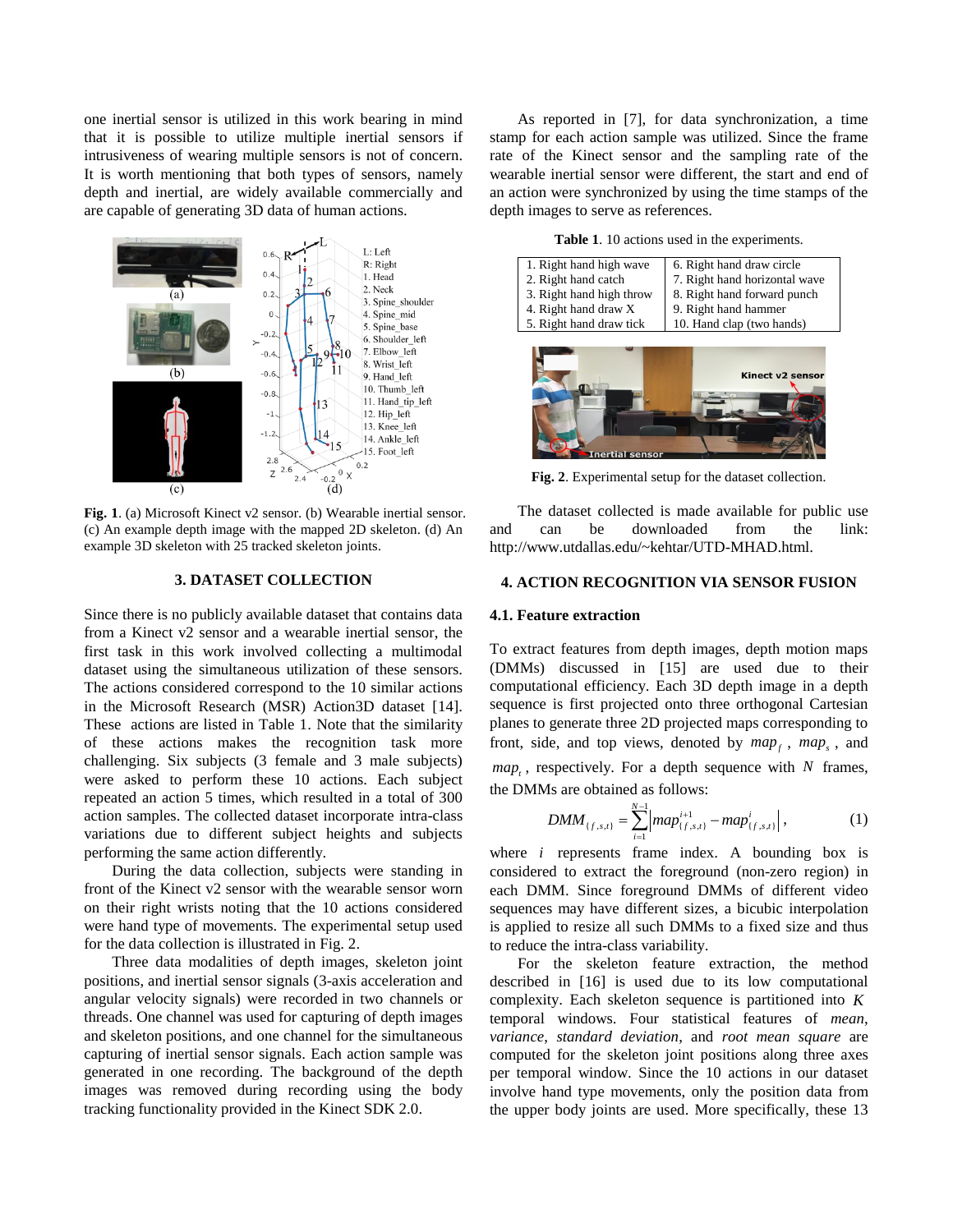skeleton joints are used: left elbow, right elbow, left hand, right hand, left hip, right hip, left shoulder, right shoulder, base of the spine, middle of the spine, spine at the shoulder, left wrist, and right wrist. All the features from the temporal windows are then concatenated to form a single skeleton feature vector of dimensionality  $4 \times 3 \times 13 \times K = 156K$ .

For the inertial sensor, the same feature extraction method used for the skeleton data is utilized. Each acceleration and gyroscope signal sequence is partitioned into *M* temporal windows as reported in [7, 16]. The four statistical features are computed for each direction per temporal window. All the features from the temporal windows are concatenated to form a single inertial feature vector of dimensionality  $4 \times 3 \times 2 \times M = 24M$ .



**Fig. 3**. Example data for the action *right hand high throw*: (a) DMM features, (b) skeleton joint features, and (c) inertial signal features.

An example of the three different types of features for the action *right hand high throw* is shown in Fig. 3. To gain computational efficiency, principal component analysis (PCA) is performed to reduce the dimensionality of features by retaining 95% of the total variation of the data.

#### **4.2. Recognition using decision-level fusion**

For action recognition, the collaborative representation classifier (CRC) [17], previously reported in [15], was utilized due to its computational efficiency and good classification performance. This classifier is briefly described here. Let  $\mathbf{X} = [\mathbf{X}_1, \mathbf{X}_2, ..., \mathbf{X}_C] \in \mathbb{R}^{D \times n}$  denote *n* training samples from C classes and  $\mathbf{X}_j \in \mathbb{R}^{D \times n_j}$  denote  $n_j$ training samples that are associated with class *j* . In CRC, a test sample  $y \in \mathbb{R}^D$  is encoded on **X** via  $l_2$ -minimization

$$
\hat{\mathbf{\alpha}} = \arg\min_{\mathbf{\alpha}} \|\mathbf{y} - \mathbf{X}\mathbf{\alpha}\|_{2}^{2} + \lambda \|\mathbf{\alpha}\|_{2}^{2},
$$
 (2)

where  $\mathbf{a} \in \mathbb{R}^n$  is a coefficient vector corresponding to all the training samples and  $\lambda$  is a regularization parameter. The solution of this minimization problem is given by

$$
\hat{\mathbf{a}} = \left(\mathbf{X}^T \mathbf{X} + \lambda \mathbf{I}\right)^{-1} \mathbf{X}^T \mathbf{y} . \tag{3}
$$

The classification decision is made according to the class which minimizes the reconstruction error, i.e.

class
$$
(\mathbf{y}) = \arg\min_{j \in \{1, 2, \dots, C\}} \left\{ e_j(\mathbf{y}) = ||\mathbf{y} - \mathbf{X}_j \hat{\boldsymbol{a}}_j|| \right\}
$$
 (4)

where  $\hat{\mathbf{a}}_j$  is the coefficient vector related to  $\mathbf{X}_j$  and  $e_j(\mathbf{y})$ is the corresponding reconstruction error.

To fuse the three sets of features (e.g., depth features, skeleton features, and inertial features), a decision-level fusion scheme is adopted here by passing each set of features through a CRC classifier. Hence, for a test action sample **y** , three CRC classifiers are used, each handling one type of features. Then, a logarithmic opinion pool (LOGP) [18] is applied to achieve fusion at the posterior-probability level. LOGP uses the individual posterior probability  $p_q(\omega|\mathbf{y})$  of each classifier to estimate this global membership function

$$
P(\omega|\mathbf{y}) = \prod_{q=1}^{m} p_q(\omega|\mathbf{y})^{\beta_q}, \qquad (5)
$$

where *m* is the number of classifiers and  $\beta_q$  is a uniformly distributed classifier weight ( $\beta_q = 1/m$ ). Here, the Gaussian mass function denoted below is considered

$$
p_q\left(\omega|\mathbf{y}\right) = \exp\left(-e_j\left(\mathbf{y}\right)\right) \tag{6}
$$

This function indicates that a smaller reconstruction error  $e_j(\mathbf{y})$  yields a higher probability  $p_q(\omega|\mathbf{y})$ . The final class label for **y** is then assigned to be the one with the largest probability  $P(\omega|\mathbf{y})$ .

## **5. EXPERIMENTAL RESULTS AND DISCUSSION**

To examine the effectiveness of sensor fusion for action recognition, the following experiments involving two different settings were conducted. The first experimental setting is named subject-generic. This setting involved the leave-one-out subject test, i.e., each time a subject was assigned as the testing subject (the action samples associated with this subject were regarded as testing samples) and the remaining five subjects were assigned as the training subjects (the action samples associated with these five subjects were regarded as training samples). The second experimental setting is named subject-specific. This setting involved dividing the samples from only one specific subject into a training and a testing set. Since each subject had performed an action 5 times, the first two repetitions of an action were used to form the training set and the remaining repetitions to form the testing set. In this case, all the training and testing samples were associated with the same subject.

### **5.1. Parameter setting**

In the experiments, the sizes of  $DMM_f$ ,  $DMM_s$  and *DMM*<sub>t</sub> were set to 170×86, 170×72 and 72×86, respectively, which were the average sizes of  $DMM_f$ ,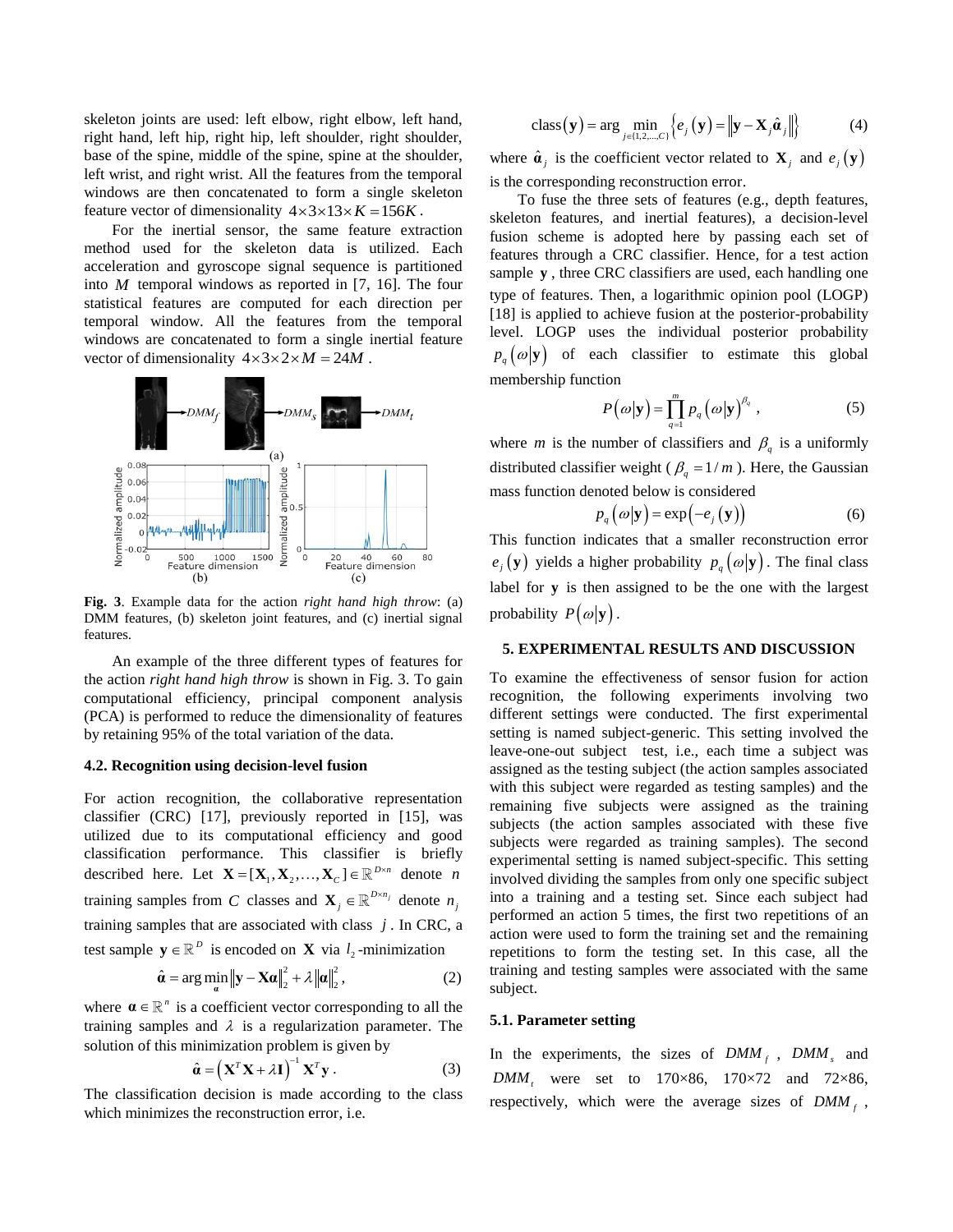$DMM<sub>s</sub>$  and  $DMM<sub>t</sub>$  from all the action samples as discussed in [15]. As shown in Fig. 4, the number of windows generating the best recognition outcome was used for the subsequent experimentations. The number of windows being 10 generated the best outcome when using the skeleton features (i.e.,  $K = 10$ ) and the number of windows being 3 generated the best outcome when using the inertial features (i.e.,  $M = 3$ ). The parameter  $\lambda$  in the CRC was set to the value that maximized the training accuracy via a five-fold cross-validation.



**Fig. 4**. Recognition rates (%) with different number of windows for skeleton and inertial features in the leave-one-subject-out test.

# **5.2. Recognition rates and processing time**

In this sub-section, the recognition rates of the developed fusion approach are reported. Under the two experimental settings, i.e. subject-generic and subject-specific, the recognition rates were obtained using only the depth features (D), only the skeleton features (S), only the inertial features (I), the combination of the depth and inertial features (D+I), the combination of the skeleton and inertial features (S+I), and the combination of the depth, skeleton and inertial features (D+S+I). Table 2 lists the average recognition rates per class and the average overall recognition rate over the 6 subjects in the subject-generic test. As can be seen from this table, the action recognition performance was noticeably improved by the simultaneous utilization or fusion of the data from the Kinect sensor and the wearable inertial sensor (e.g., D *vs*. D+I and I *vs*. S+I). By fusing the three modalities of depth, skeleton and inertial data, the overall recognition rate reached a relatively high accuracy of 93.7% for the subject-generic test.

We also conducted experiments reflecting different combinations of features for the subject-specific test. The outcome of these experiments is provided in Table 3. As evident from this table, the fusion approach led to higher recognition rates compared to situations when each set of features was used individually. In general, the recognition rates in subject-specific experiments would be higher than those in subject-generic experiments because of the fact there exist smaller intra-class variations in subject-specific experiments.

All the coding was done in MATLAB on a laptop equipped with a 2.6 GHz Intel quad-core i7 CPU with 8 GB RAM. The processing time of the major components of the recognition program is listed in Table 4. As evident from these processing times, the recognition program runs in realtime by being able to process 30 frames per second.

**Table 2**. Action recognition rates (%) using different feature combinations for the subject-generic test.

| Action         | D    | S    |      | $D+I$ | $S+I$ | $D + S + I$ |
|----------------|------|------|------|-------|-------|-------------|
|                | 96.7 | 96.7 | 73.3 | 96.7  | 100   | 100         |
| $\overline{2}$ | 50.0 | 56.7 | 80.0 | 76.7  | 80.0  | 90.0        |
| 3              | 50.0 | 86.7 | 73.3 | 76.7  | 80.0  | 80.0        |
| 4              | 63.3 | 80.0 | 66.7 | 80.0  | 80.0  | 80.0        |
| 5              | 86.7 | 100  | 76.7 | 100   | 96.7  | 100         |
| 6              | 50.0 | 86.7 | 90.0 | 83.3  | 93.3  | 93.3        |
| 7              | 53.3 | 83.3 | 53.3 | 76.7  | 96.7  | 93.3        |
| 8              | 93.3 | 96.7 | 73.3 | 90.0  | 100   | 100         |
| 9              | 86.7 | 90.0 | 96.7 | 96.7  | 100   | 100         |
| 10             | 100  | 100  | 83.3 | 96.7  | 100   | 100         |
| Overall        | 73.0 | 87.7 | 76.7 | 87.3  | 92.7  | 93.7        |

**Table 3**. Action recognition rates (%) using different feature combinations for the subject-specific test.

| Action         | D    | S    |      | $D+I$ | $S+I$ | $D + S + I$ |
|----------------|------|------|------|-------|-------|-------------|
|                | 83.3 | 100  | 94.4 | 100   | 100   | 100         |
| $\overline{2}$ | 50.0 | 94.4 | 94.4 | 100   | 100   | 100         |
| 3              | 100  | 100  | 100  | 100   | 100   | 100         |
| 4              | 83.3 | 88.9 | 88.9 | 88.9  | 88.9  | 94.4        |
| 5              | 72.2 | 100  | 100  | 100   | 100   | 100         |
| 6              | 77.8 | 94.4 | 100  | 100   | 100   | 100         |
| 7              | 72.2 | 100  | 100  | 94.4  | 100   | 100         |
| 8              | 83.3 | 100  | 88.9 | 100   | 100   | 100         |
| 9              | 77.8 | 94.4 | 100  | 100   | 100   | 100         |
| 10             | 94.4 | 100  | 100  | 100   | 100   | 100         |
| Overall        | 79.4 | 97.2 | 96.7 | 98.3  | 98.9  | 99.4        |

**Table 4**. Processing times (in ms) of the major components of the fusion recognition program.

| Code components              | Average processing time (ms) |
|------------------------------|------------------------------|
| DMMs computation             | 11.2                         |
| Skeleton feature computation | 8.4                          |
| Inertial feature computation | 0.6                          |
| PCA dimensionality reduction | 64                           |
| Fusion classification        | 7 Q                          |

#### **6. CONCLUSION**

In this paper, a data fusion approach for human action recognition has been developed by using a second generation Kinect depth sensor and a wearable inertial sensor. Depth images and skeleton joint positions from the Kinect sensor are collected together with the acceleration and angular velocity signals from the inertial sensor. These multimodality data are then used to carry out a decisionlevel fusion via collaborative representation classifiers. The extensive experimentations performed have indicated the effectiveness of the fusion approach for action recognition compared to the situations when using each data modality individually. Possible extensions of this work include examining adaptive weights for combining features instead of using equal weights as done in this work and utilizing multiple inertial sensors for more complicated actions.